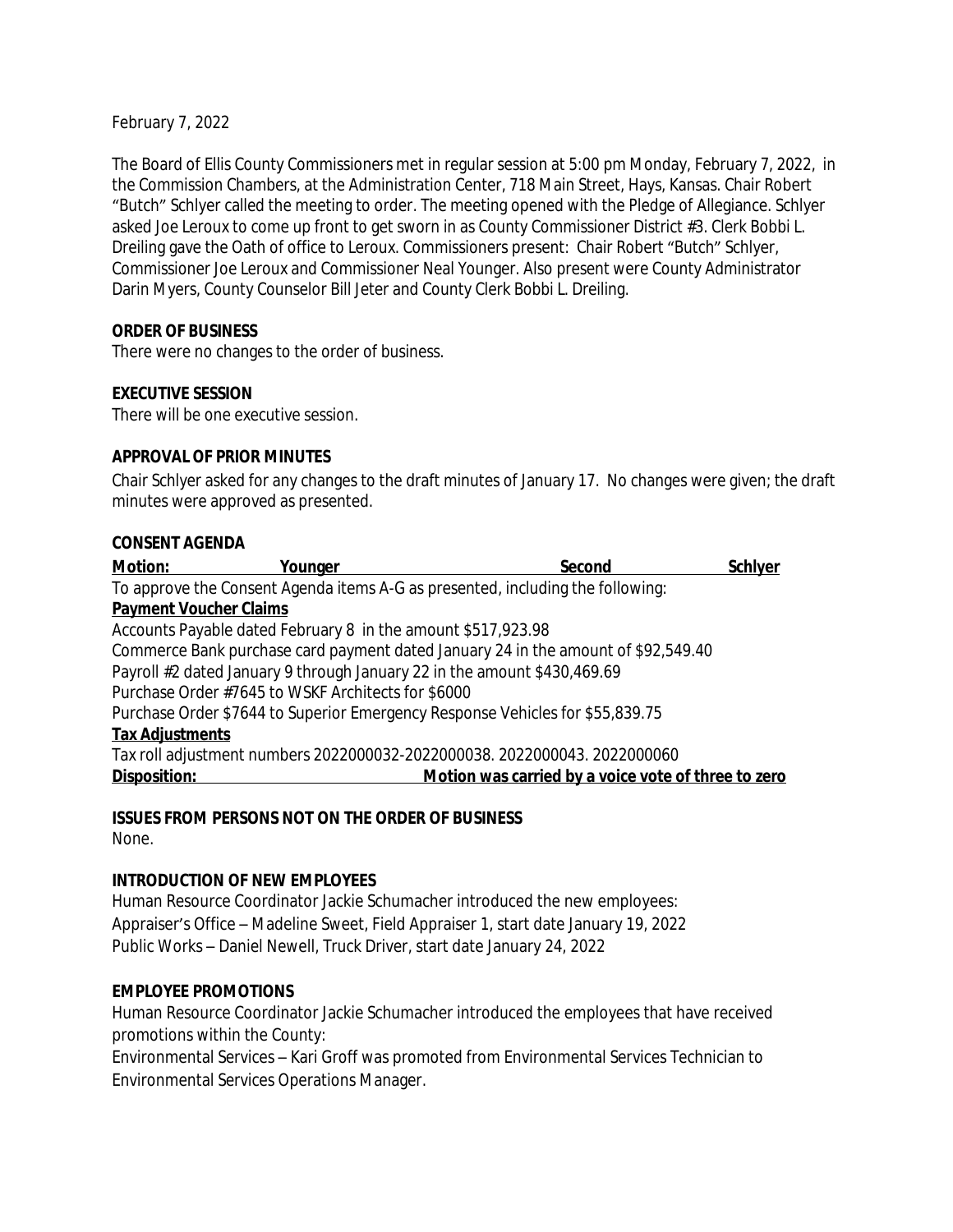Health Department – Amanda Hochman, was promoted from Administrative Assistant to Administrative Coordinator.

Treasury – Amanda Shannon was promoted from Tax Administrator to Deputy Treasurer; and Casey Hammond from Treasury Operations Manager to Assistant Deputy Treasurer.

# **NOXIOUS WEED ANNUAL REPORT AND MANAGEMENT PLAN**

Noxious Weed Supervisor Gary Haas presented the annual Noxious Weed Eradication Progress report for 2021 that is required to be submitted to the Kansas Department of Agriculture (KDA) every year. This report includes a financial summary, weed survey of ten randomly selected sections within Ellis County for noxious weeds, acres of herbicide treatments, herbicide disbursement summary and an enforcement summary. Haas also presented the Ellis County Weed Control Management Plan for review. This report is also required by the KDA. Schlyer asked how the 2021 report compared to the 2020 report. Hass replied that it was pretty much the same. There were times there was problems getting the chemicals and thought it would be a problem this year as well.

| <b>Motion:</b> | <b>Schlyer</b> | Second: |                                                                                                 | <u>Younger</u> |
|----------------|----------------|---------|-------------------------------------------------------------------------------------------------|----------------|
|                |                |         | I move that the Commission approve the Annual Noxious Weed Eradication Progress report for 2021 |                |

and the 2022 Management Plan.

**Disposition: Motion passed by a voice vote of three to zero.**

# **2021 SOLID WASTE ANNUAL REPORT**

Environmental Services Director Mason Ruder presented the 2021 highlights of the Solid Waste/Transfer Station Annual report.

# **EMS MEDICAL DIRECTOR**

County Administrator Darin Myers is requesting the Ellis County Commission to approve the job description for the EMS Medical director and sign the pay agreement that was previously voted on and approved on November 15, 2021. It was found that there has not been a prior written agreement for the EMS Medical director pay and after consulting with the County Administrator and County Counselor, it was determined that a contract would be in the best interest of the Commission. County Counselor Bill Jeter drew up the contract that was reviewed by Dr. Grove and his attorney, and he did sign and return the contract.

| Motion:                                                         | Younger                                                                            | Second:                           | Schlyer |  |
|-----------------------------------------------------------------|------------------------------------------------------------------------------------|-----------------------------------|---------|--|
|                                                                 | 1. I move to approve the job description for the EMS Medical Director as attached. |                                   |         |  |
|                                                                 | 2. I move to approve and sign the EMS Medical Director pay agreement as attached.  |                                   |         |  |
| Motion passed by a voice vote of three to zero.<br>Disposition: |                                                                                    |                                   |         |  |
| <b>EMS Medical Director</b>                                     |                                                                                    |                                   |         |  |
| Department:                                                     |                                                                                    | <b>Emergency Medical Services</b> |         |  |
| <b>Reports To:</b>                                              | <b>Ellis County Commission</b>                                                     |                                   |         |  |
| Pay Grade:                                                      |                                                                                    | <b>Contractual Position</b>       |         |  |
| <b>FLSA Status:</b>                                             | Exempt                                                                             |                                   |         |  |

JOB SUMMARY Under the administrative assistance of the Ellis County EMS Director, the Emergency Medical Services (EMS) Medical Director is an exempt, contracted position under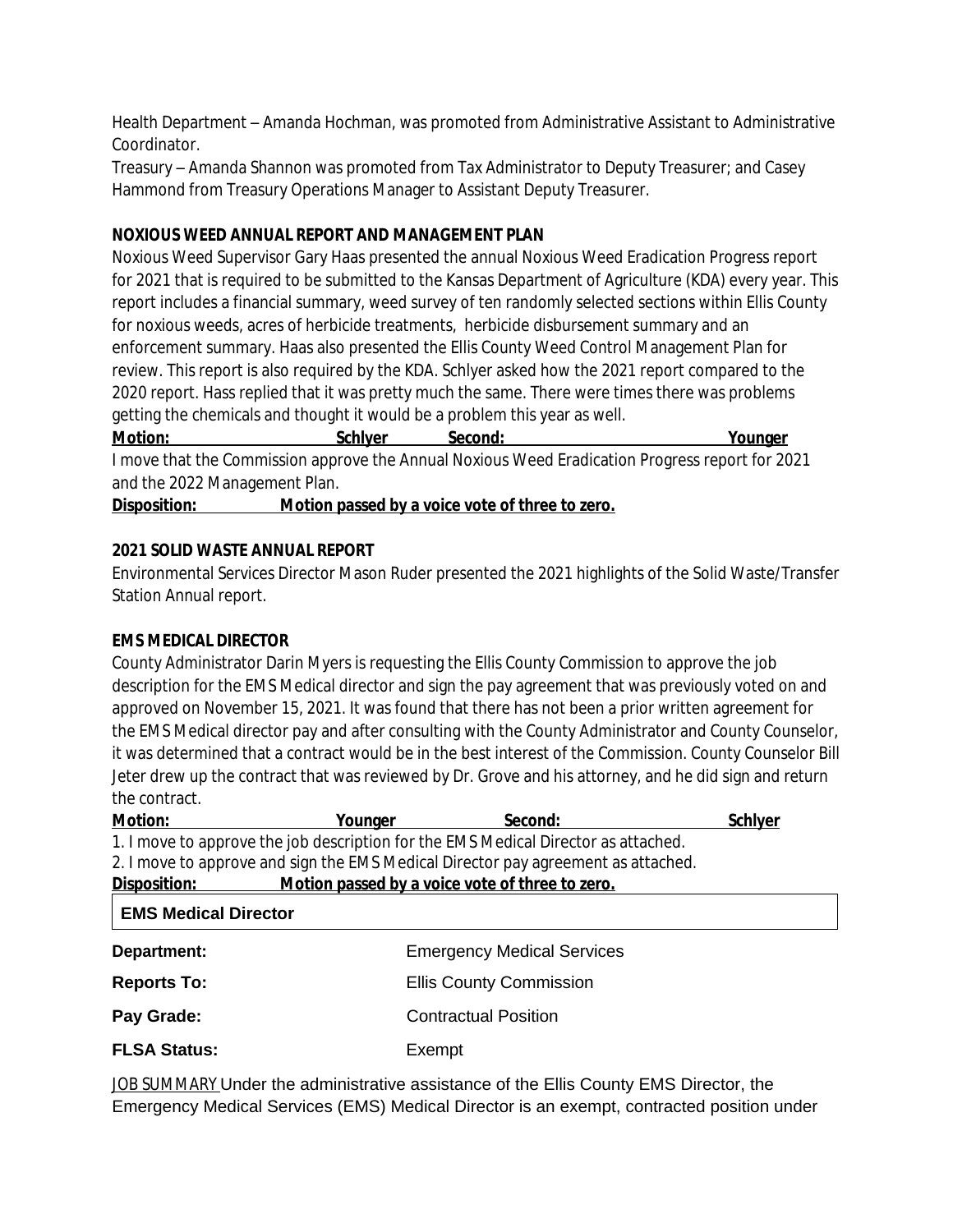the FLSA. This position provides overall medical direction for the Service's personnel to maintain control of patient care in accordance with state rules & regulations and has authority over all clinical and patient care aspects of the EMS system in Ellis County, Kansas.

In addition, the EMS Medical Director assists with establishing appropriate medical protocols for all operational phases of the basic and advanced life support programs, the use of medications, supplies and medical equipment in cooperation with other area physicians and the EMS Director to ensure the department is utilizing proper procedures, equipment, and disposable materials.

#### ESSENTIAL JOB FUNCTIONS:

The Medical Director must have authority over all clinical and patient care aspects of the EMS systems including, but not limited to, the following,

- 1. Recommends certification, recertification, and decertification of non-physician prehospital personnel to the appropriate certifying agency Kansas State Board of EMS if necessary.
- 2. Assists with establishment, implementation, revisions and authorizes system-wide guidelines, protocols, policies and procedures for all patient care activities from dispatch through triage, treatment, and transport.
- 3. Reviews criteria for the level of initial emergency response.
- 4. Reviews criteria for determining patient destination.
- 5. Serve as liaison between Hays Medical Center and Ellis County EMS.
- 6. Establishes the procedures or protocols under which non-transport of patients may occur.
- 7. Reviews education and testing offered by Ellis County EMS to determine proficiency of EMS personnel.
- 8. Participate in an effective quality improvement program. The medical director shall have access to all relevant records needed to accomplish this task.
- 9. Reviews hiring standards for personnel involved in patient care.
- 10. Reviews standards for equipment utilized by Ellis County EMS while providing patient care.

#### **EMS MEDICAL DIRECTOR EMPLOYMENT AGREEMENT**

This Agreement made and entered into this day of \_\_\_\_\_\_\_\_\_\_\_\_\_\_\_\_\_, 2022, by and between the **Board of County Commissioners of Ellis County, Kansas**, hereinafter called "County" and **Dr. Jerod Grove**, hereinafter called "Dr. Grove".

WHEREAS, Dr. Grove carries on a general medical practice in Hays, Ellis County, Kansas, and desires on a part-time basis to serve as the Ellis County EMS Medical Director, and

WHEREAS, County operates an Emergency Medical Service and desires to hire Dr. Grove as its EMS Medical Director which is an exempt contracted position under the Fair Labor Standards Act.

In consideration of the matters described above and the mutual benefits and obligations set forth in this Agreement, the parties agree as follows:

1. *Employment*. County agrees to employ Dr. Grove and Dr. Grove agrees to accept employment as the Ellis County EMS Medical Director which is an exempt contracted position under the Fair Labor Standards Act.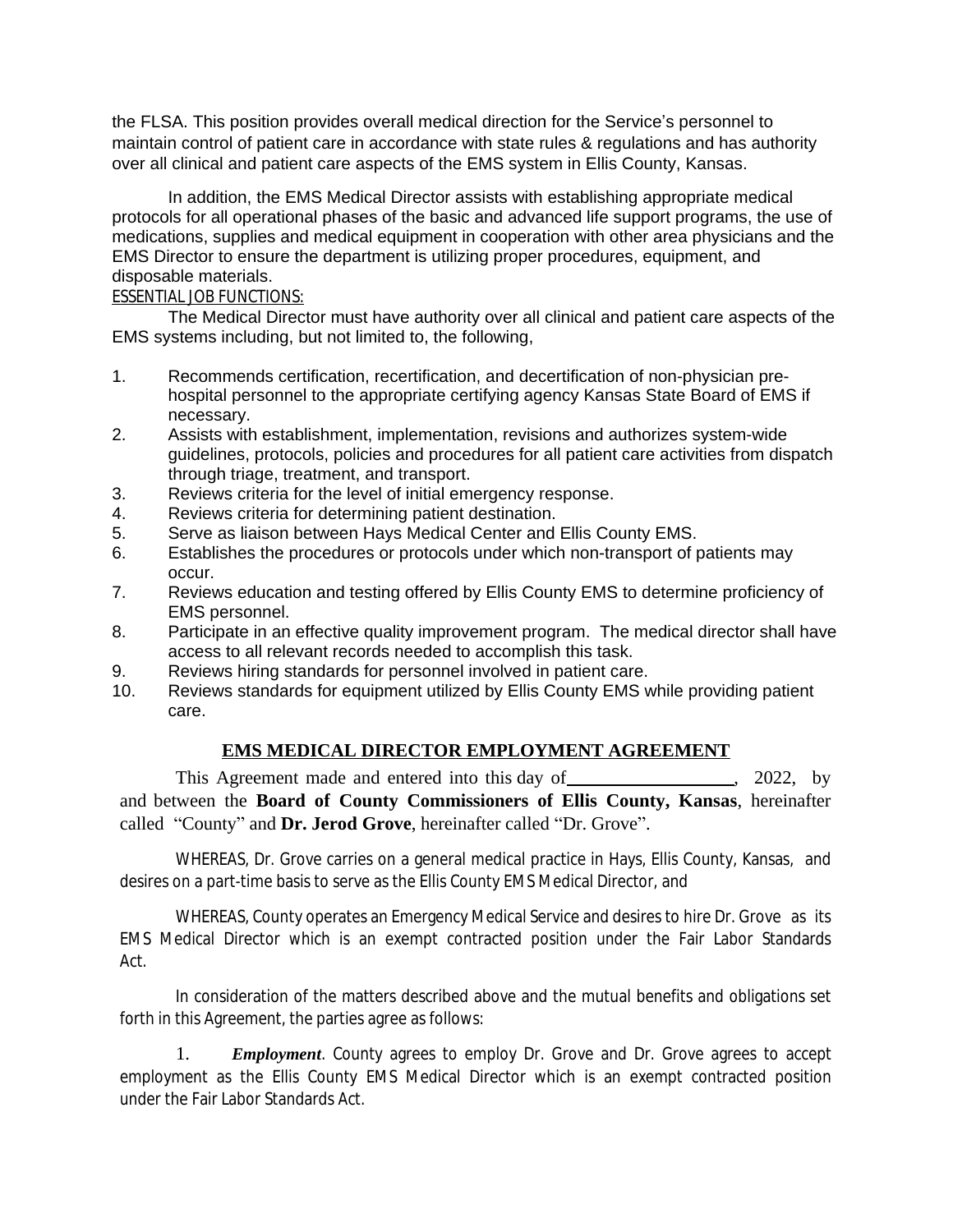2. *Salary*. County agrees to compensate Dr. Grove by payment of Eight Hundred Dollars (\$800.00) per month. Dr. Grove is entitled to and will accrue no benefits and shall be paid monthly starting the effective date of this agreement.

3. *Duties*. Dr. Grove shall during the period of this agreement observe and conform to all the laws and customs as a medical healthcare provider and specifically perform those duties as set forth in the County Job Description as attached hereto and marked Exhibit "A" and made a part hereof by reference.

4. *Term*. This Agreement shall continue until January 1, 2023, and from year to year thereafter subject to either party providing at least 60 days written notice to the other as to their intention to terminate the agreement.

5. *Contractual Relationship*. Dr. Grove is providing services hereunder as an independent contractor and nothing in this agreement shall be construed to create a joint venture, partnership and employment or any other agency relationship between the parties. Neither party shall be liable to any person by reason of any act of the other party under the terms undertaken pursuant to the terms of this agreement.

6. *Indemnification.* Neither party shall be liable for any loss or liability not caused by such party's own negligence or willful act or omission, or such other party's failure to comply with the obligations hereunder. Each party hereto agrees to indemnify and hold harmless the other from and against any and all claims, expenses, losses, and obligations arising out of such party's negligent acts or omissions to the fullest extent permitted by law, except to the extent such indemnification would preclude the party against which a claim has been made or an expense, loss or obligation has been incurred from obtaining or securing any type of insurance coverage relating to such claim, expense, loss, or obligation.

IN WITNESS WHEREOF, COUNTY has caused this Agreement to be signed and executed on its behalf by the Chairperson of its Board of County Commissioners and Dr. Grove has signed and executed this Agreement.

> Board of County Commissioners of Ellis County, Kansas By: Robert (Butch) Schlyer, Chair Jerod Grove, M.D.

# **EMS ASSISTANT DIRECTOR JOB DESCRIPTION UPDATE**

County Administrator Darin Myers presented the updated description for the EMS Assistant Director position. The current job description does not include any residency requirement for the position. Since this is a public safety position, it should be required that the person reside in Ellis County as they should be available for immediate response, should it be required, in the Director's absence or with any major incident requiring any or all EMS personnel.

| <b>Motion:</b> | <u>Younger</u>                                                                | Second: | <u>Schlyer</u> |
|----------------|-------------------------------------------------------------------------------|---------|----------------|
|                | I move to approve the revised job description for the EMS Assistant Director. |         |                |
| Disposition:   | Motion passed by a voice vote of three to zero.                               |         |                |

# **SHERIFF'S OFFICE VEHICLE PURCHASE**

Sheriff Scott Brown asked for approval to purchase a used 2020 Chevy Express Transport van with approximately 10,000 miles with a transport system insert. Braun indicated the purchase of the van with an inmate transport insert, standalone HVAC system and a camera system to monitor inmates provides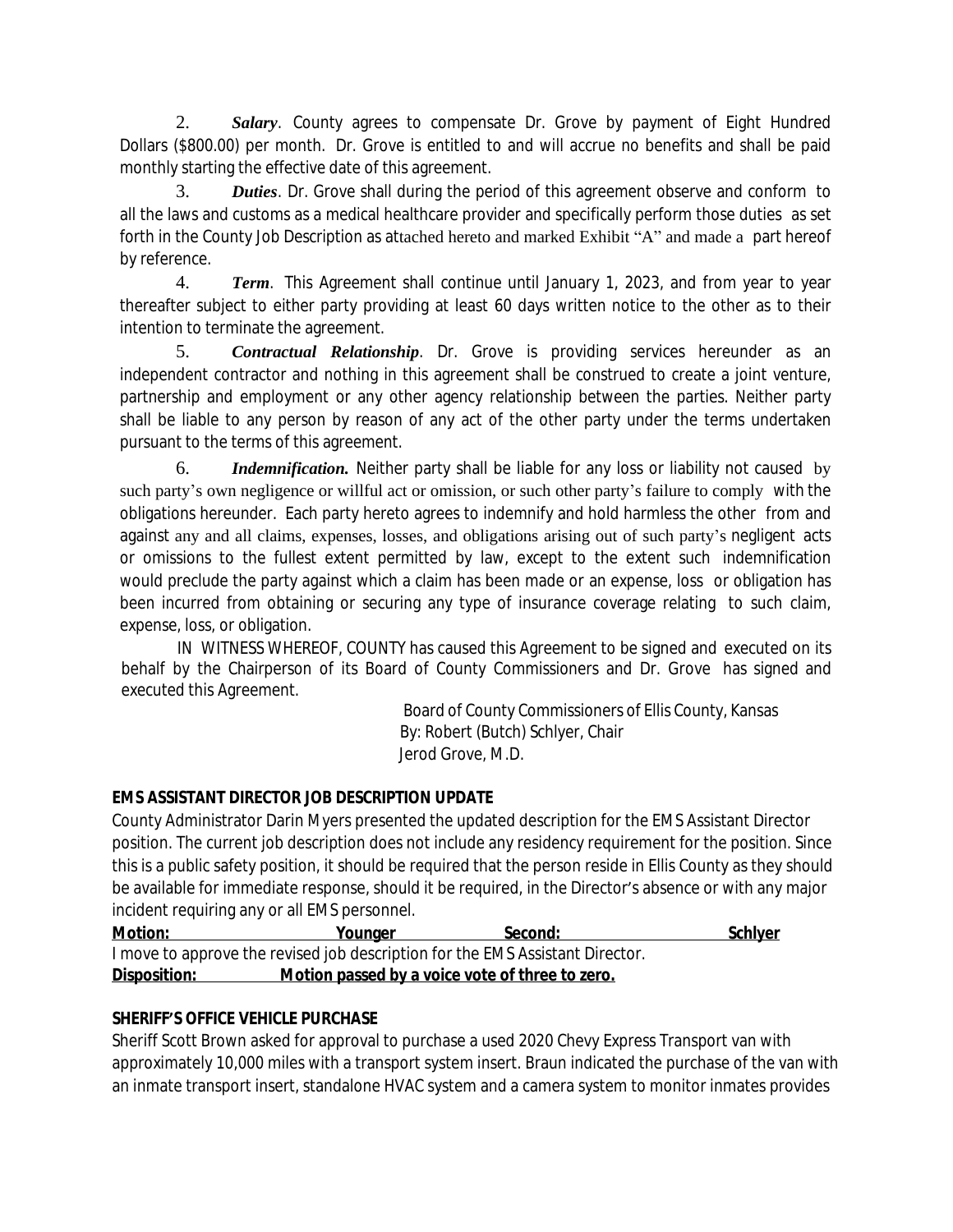a safer environment for the detention officers as well as the inmates to minimize the spread of Covid. A used van is being proposed for purchase because of the unavailability of new/used vans compounded by an unknown delivery date should one be ordered. Schlyer asked what he was going to do with the current van. Braun said it would go on the Purple Wave auction. Braun said they are still looking for a mini van but those are hard to find as well. Leroux said it was good use of the commissary and ARPA funds.

**Motion: Schlyer Second: Leroux** Approval of a purchase from Superior Emergency Response Vehicles of a used 2020 Chevy Express Transport Van (Approximately 10,000 miles) with an inmate transport insert. \$40,000 funded by ARPA funds, and the remaining \$15,839.75 from the Inmate Commissary Fund for a total of \$55,839.75. **Disposition: Motion passed by a voice vote of three to zero.**

# **CDBG GRANT FOR ELLIS EMS/FIRE STATION**

Emergency Manager & Assistant Fire Chief Lyle Pantle asked for the approval to use county funds to begin working with WSKF Architects. Ellis County and the City of Ellis would like to establish a new building that houses all the Emergency Services apparatus from the Ellis County Fire Department, Ellis City Fire Department, and ECEMS. This building would most likely need to be placed on a new piece of land to accommodate the space needs of the building. If approved, a needs assessment will be performed, which will produce an accurate building footprint and floorplan. Included in this process will also be a narrative for utilization in the CDBG Grant Process Application. The portion of the CDBG Grant this area will target falls under the Facilities and Services category: Building. This category includes Fire Stations, Libraries, Community Centers, and Storm Shelters to name a few. The award process is based on a competitive scoring system from the application. The grant cycle is expected to follow closely to the 2021 process. Meaning a public hearing must take place no more than 120 days prior to the application submittal deadline, which should fall on the last week of October. By completing this work, it does not commit the County or City of Ellis to proceed with the project. That would happen at a later date if the CDBG grant is approved. Ellis County staff would work with City of Ellis staff in this process to ensure their needs are also met. Staff has only had preliminary discussions with the City of Ellis regarding this project as to its potential to benefit and possibilities for both organizations. The WSKF proposal to complete the initial work, if approved, would be \$6,000. If approved to proceed, future cost estimates will be given on what County portions would be to satisfy the CDBG grant, also based on grant approval. Th initial \$6,000 installment would be paid out of the Administrators Contingency Fund. The estimates on the cost of the building and the number of beneficiaries served, but a 25% match would need to be funded by the County at a minimum of \$150,000 based on a minimum of a \$600,000 grant. If the project is more than \$600,000, depending on population served, the County would pay for the amount above the awarded amount. Schlyer asked if this \$6000 was just for the study. Pantle said yes but it will give us the information for a building in the future if it is not chosen. Schlyer said he is in favor of this project. Younger said he was also in favor of the project. Leroux said it was a needed item to explore. He asked about the grant writing. Pantle said that in speaking with the CDBD personnel he said they don't get a lot of items that are fire related so it might carry a little more weight to get the grant. Pantle was told to move forward.

# **KSFFA SPONSOR**

Director of Fire and Emergency Management Darin Myers is requesting approval for the County Commission to sponsor a lunch at the 2022 KSFFA conference in Hays. The Ellis County Fire Department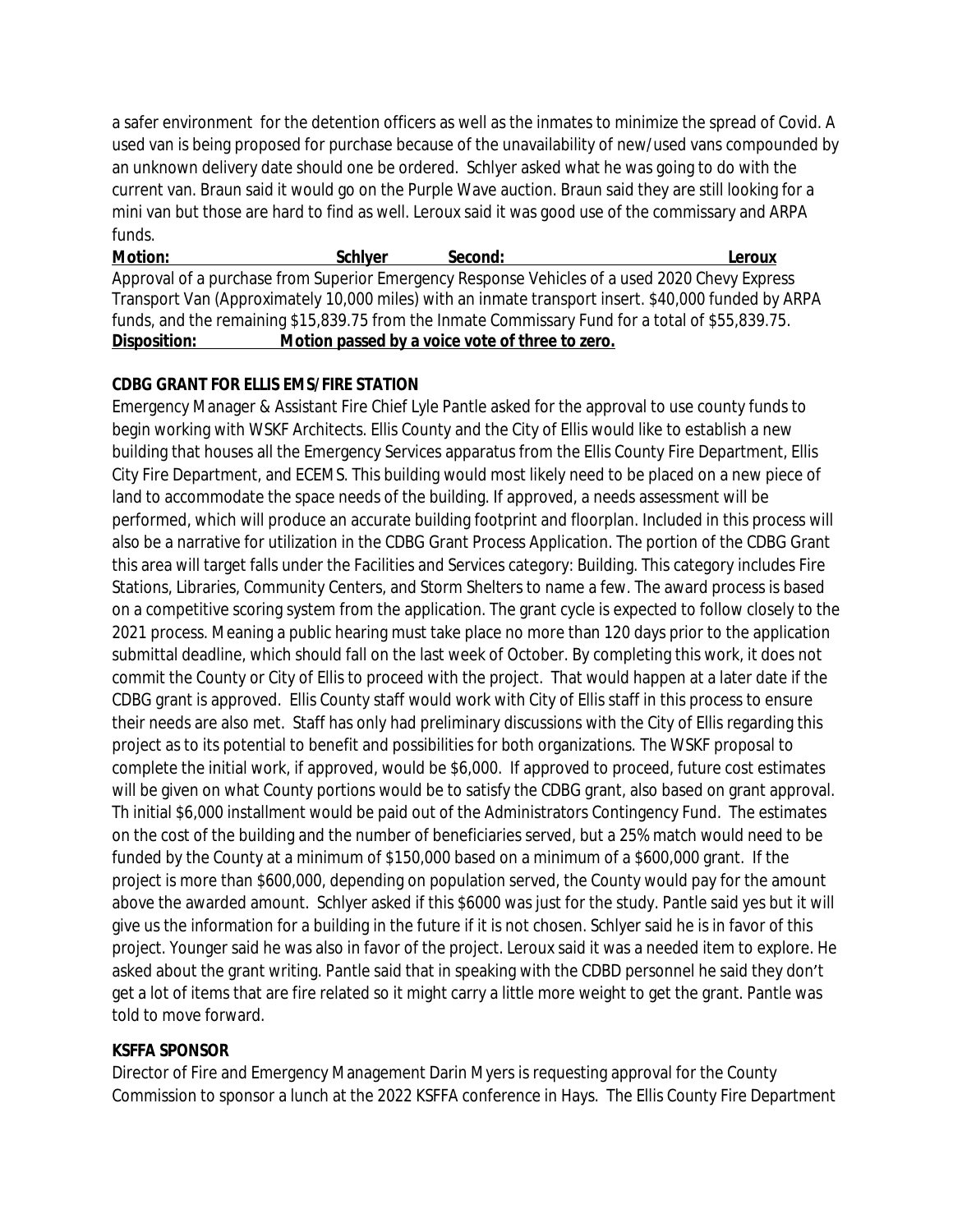(ECFD) is hosting the 2022 Kansas State Firefighters Association conference in Hays on March 31st – April 3<sup>rd</sup>. The firefighters from the ECFD Company 5 are using their private funds (not Fire District funds) to pay for the costs associated with hosting the conference. The fire department is asking the Ellis County Commission to sponsor the Friday lunch for the firefighters who attend the conference. The estimated cost of the meal is \$2,500 for about 150 firefighters. Legal counsel has reviewed the request and since the request is to further a public purpose then if would satisfy the Public Purpose Doctrine as an allowable expense. Schlyer said he does not have a problem providing the lunch for the firefighters. Leroux said we want to show them our appreciation any way we can. Younger said this is the least we can do for our firefighters.

# **DSNWK AGREEMENT FOR SERVICES**

The agreement for services identifies the financial commitment to DSNWK and the services they can provide. A hard copy of the DSNWK audit will be available for the commission to review per the agreement. It is requested the Board of Ellis County Commissioners sign the agreement so staff can return it to DSNWK. It was agreed that the Chair will sign the agreement.

# **COUNTY ADMINISTRATOR REPORT**

County Administrator Myers said he would update the Commission on the ongoing projects at the Public Building Commission meeting.

# **COUNTY COMMISSION REPORTS**

Younger attended the City of Ellis meeting, the Ag meeting at the Schenk building, the annual Hays Chamber banquet, the City of Victoria meeting on the retirement home building use and the FSA meeting. The people of Catherine invited him to the Knights of Columbus meeting. Leroux thanked Younger for going to Catherine; he attended the legislature meeting at the Hays Public Library. Schlyer said he used the new system in the Treasury to pay his tags and said it was really easy to use and was very impressed by the system.

# **EXECUTIVE SESSION**

**Motion: Schlyer Second: Younger** To recess into Executive Session for 30 minutes under the following exception to the Kansas Open Meeting Act pursuant to the acquisition of real estate with the subject to be discussed during executive session potential purchase of land. Those persons to attend are Chair Butch Schlyer, Commissioner Neal Younger, Commissioner Joe Leroux, County Counselor Bill Jeter, Brendan Mackay and County Administrator Darin Myers.

**Disposition: Motion passed by a voice vote of two to zero.**

The Executive Session started at 5:43 pm.

The Open Session resumed at 6:14 pm with no action taken.

# **ADJOURNMENT**

With no further business, Chair Schlyer adjourned the meeting at 6:14 pm. The next regular meeting with be held on Monday, February 14, 2022, the Administrative Center Commission Chambers, 718 Main Street, Hays, Kansas at 5:00 pm.

BOARD OF ELLIS COUNTY COMMISSIONERS

\_\_\_\_\_\_\_\_\_\_\_\_\_\_\_\_\_\_\_\_\_\_\_\_\_\_\_\_\_\_\_\_\_\_\_\_